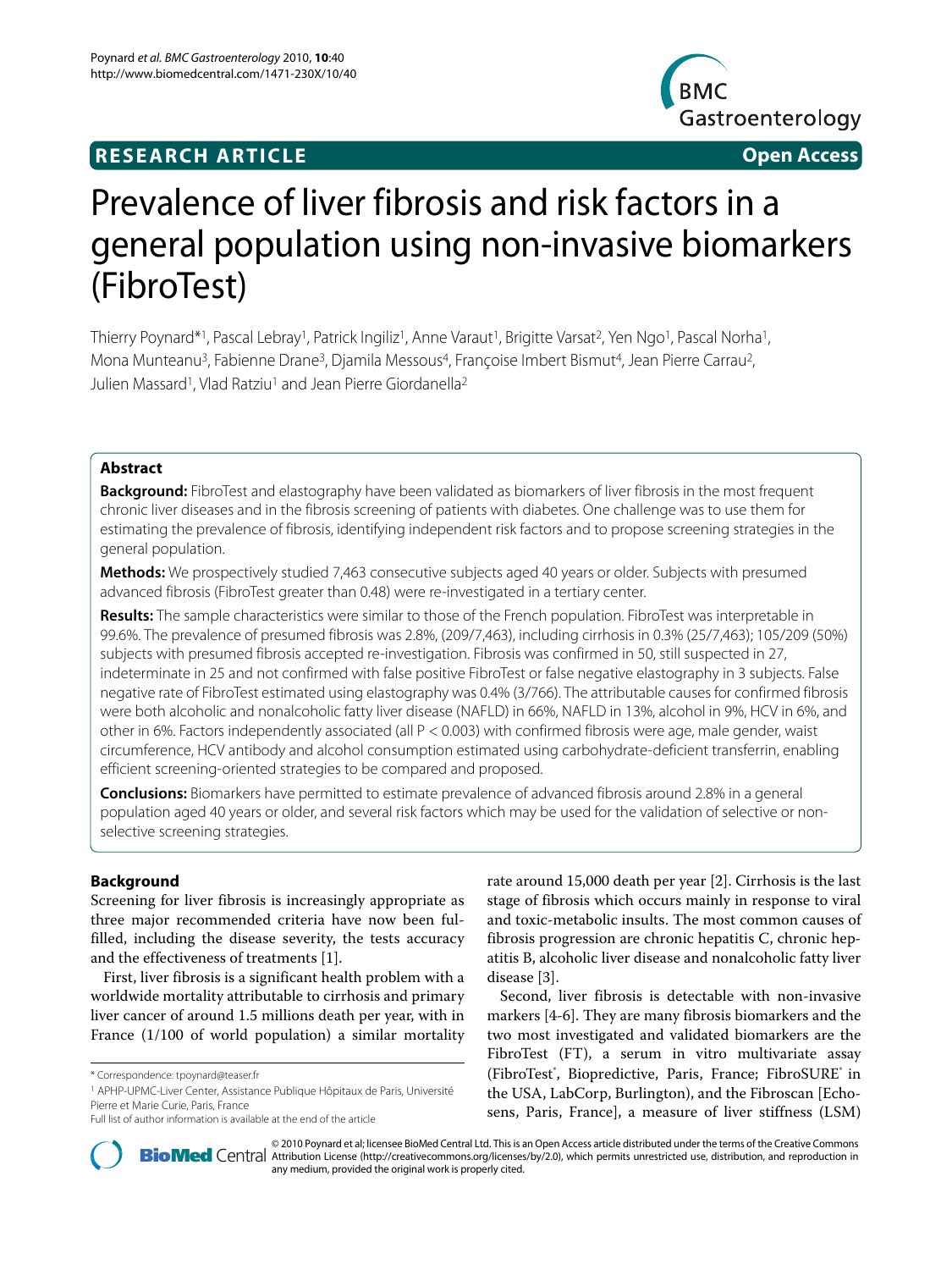using elastography [[4-](#page-11-3)[9\]](#page-11-5). FT and LSM have similar accuracy for the diagnosis of cirrhosis, with FT having higher sensitivity for the diagnosis of earlier stages of fibrosis[\[10\]](#page-11-6). FT has already been evaluated in two screening studies in high-risk populations: a retrospective study in hyperlipidemic subjects and a prospective study in diabetic subjects. These results were concordant with a prevalence of presumed advanced (bridging) fibrosis of 6% in subjects with type 2 diabetes [\[11](#page-11-7)[,12](#page-11-8)].

Third, liver fibrosis is treatable, even at the cirrhotic stage, mainly using anti-viral treatments for hepatitis C and B, but also by reducing alcohol consumption and improving overweight, diabetes and metabolic factors for nonalcoholic fatty liver disease [\[13\]](#page-11-9). Whatever the cause of cirrhosis, prevention of variceal bleeding and detection of small liver cancer in patients with cirrhosis can improve survival [\[12](#page-11-8),[14](#page-11-10)].

The aim of the present pilot study was to assess the feasibility of the first steps of fibrosis screening using biomarkers. Screening is a chain of activities that starts with defining the target population and extends to the treatment and follow-up of the screen-detected patients.<sup>1</sup> The aim was not to re-assess biomarkers' accuracy using biopsy as this mandatory step has been extensively validated in the most frequent chronic liver diseases including methods without perfect gold standards [\[10](#page-11-6)].

The primary aim was to use FT, as a first-line sensitive test and elastography as a confirmation test to estimate the prevalence of advanced fibrosis in a general population. The secondary aim was to identify independent risk factors of fibrosis and to compare the accuracy of a non selective screening versus selective screenings.

# **Methods**

#### **Inclusion criteria**

Consecutive subjects, forty years of age or older, who were seen for a free screening program in two French Social Security health examination centers were eligible for inclusion. All procedures were performed in accordance with the current revised guidelines of the Declaration of Helsinki, approved by the ethical committee of Groupe Hospitalier Pitié Salpêtrière and all investigated participants gave informed signed consent. Forty years threshold was chosen as fibrosis progression is very slow in younger patients [[3\]](#page-11-2).

# **Initial medical screening**

Screened subjects filled out a questionnaire, underwent an interview and physical examination by a physician, and blood sampling. The questionnaire included 70 epidemiological, clinical and environmental characteristics. The blood sample included liver function tests, fasting glucose, lipids, and biomarkers of fibrosis (FT), steatosis (SteatoTest), and NASH (NashTest) [\[5](#page-11-11),[6\]](#page-11-4) (Table 1). In a Page 2 of 13

consecutive subpopulation the serum carbohydrate-deficient transferrin (CDT) was measured in order to improve the identification of subjects with excessive drinking [\[15\]](#page-11-12).

The previous standard of care in these prevention centers remained unchanged. There was already a "viral hepatitis C or B"-oriented strategy. When the physician of the prevention center suspected a risk of HCV or HBV infection or if the transaminase ALT level was above normal, an HCV antibody or HBsAg antigen assay was routinely performed and the patient was re-investigated if they were positive.

#### **Reinvestigation**

Advanced fibrosis was "presumed" when FT was greater than 0.48. This threshold was validated for METAVIR scoring system advanced fibrosis (few septa, many septa, cirrhosis) in HCV, HBV and equivalent bridging fibrosis in ALD and NAFLD [\[3](#page-11-2)]. Subjects with presumed fibrosis were contacted for a reinvestigation in the reference center. Reinvestigation consisted of a hepatologist consultation, a second FT, an elastography (LSM), serum markers of chronic liver disease, and if necessary, liver ultrasonography, esophageal endoscopy, or liver biopsy.

#### **Analysis Design**

The primary analysis estimated the prevalence of fibrosis and its associated risk factors and was performed in all included subjects without any previous history of liver disease.

The secondary analysis compared the non selective screening to three risk-oriented strategies. The HCV/ HBV-oriented risk population was the previous standard of care. The alcohol-oriented risk population included all subjects who drank more than 10 grams a day for females and more than 20 grams for males [\[16](#page-11-13)]. The metabolic syndrome-oriented population included all subjects with at least one factor of the metabolic syndrome (Table 1).

A third analysis was planned to assess the number of possible false negative cases missed using FT alone. In a consecutive population, FT and LSM were performed on the same day in the prevention center by the same operators of the reference center.

#### **Sample size**

For the primary analysis it had been estimated that at least 7,500 subjects would be needed in order to reinvestigate at least 100 subjects in the reference center, assuming a prevalence of 3% and an acceptance rate of 50%.

#### **Biomarkers measurements**

FT includes  $\alpha_2$ -macroglobulin, apolipoprotein A1, haptoglobin, total bilirubin, and γ-glutamyl-transpeptidase (GGT), adjusted for age and gender. FT scores range from zero to 1.00. The FT, SteatoTest, NashTest components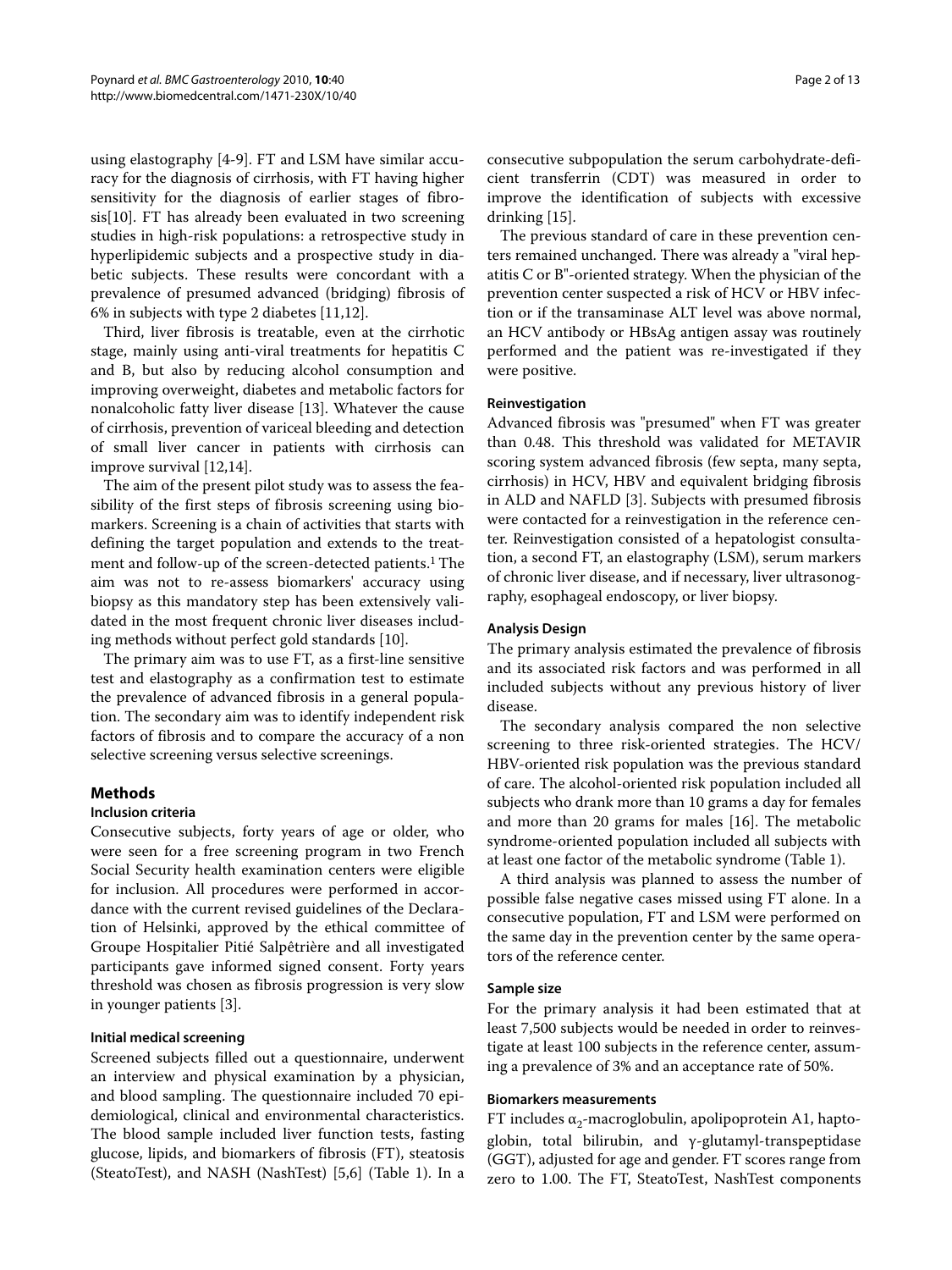| <b>Characteristics</b>                                                   | Subjects with presumed   | <b>Subjects with presumed</b> | Subjects without presumed<br>fibrosis |
|--------------------------------------------------------------------------|--------------------------|-------------------------------|---------------------------------------|
|                                                                          | fibrosis1 reinvestigated | fibrosis1 not reinvestigated  |                                       |
| Number of subjects                                                       | 105                      | 104                           | 7254                                  |
| Age at serum, years<br>(mean;95%Cl)                                      | 66.5 (64.7-68.2)         | 63.6 (62.0-65.2)              | 56.7 (56.5-56.9)                      |
| Male (%; 95%Cl)                                                          | 94 (0.90;0.82-0.95)      | 95 (0.91;0.84-0.96)           | 3924 (0.54;0.53-0.55)                 |
| Tobacco consumption                                                      | 63/105 (0.60;0.50-0.69)  | 54/104 (0.52;0.42-0.62)       | 3245/7247 (0.45;0.44-0.46)            |
| No physical exercise                                                     | 65/105 (0.62;0.52-0.71)  | 60/104 (0.58;0.48-0.67)       | 4685/7247 (0.65;0.64-0.66)            |
| Retired                                                                  | 70 (0.67;0.57-0.76)      | 58 (0.56;0.46-0.66)           | 2224 (0.31;0.30-0.32)                 |
| <b>Fatty liver risk factor (Alcohol</b><br>or metabolic)                 | 98 (0.93;0.87-0.97)      | 86 (0.83;0.74-0.89)           | 4698 (0.65;0.64-0.66)                 |
| Mean daily self-reported alcohol<br>consumption                          | $11.6(8.2 - 15.0)$       | 15.3 (11.4-19.3)              | $9.9(9.6 - 10.3)$                     |
| Self-reported alcohol<br>consumption at risk <sup>2</sup>                | 24/105 (0.23;0.15-0.32)  | 28/104 (0.27;0.19-0.37)       | 1634/7247 (0.23;0.22-0.24)            |
| CDT assessed                                                             | 72/105 (0.69;0.59-0.77)  | 2/104 (0.02;0.00-0.07)        | 1023/7254 (0.14;0.13-0.15)            |
| Carbohydrate Deficient<br>Transferin                                     | 1.92 (1.76-2.07)         | 1.49 (1.24-1.74)              | 1.51 (1.48-1.54)                      |
| Elevated Carbohydrate Deficient<br>Transferin $(>1.6\%)$ <sup>3</sup>    | 45/72 (0.63;0.50-0.74)   | <b>NP</b>                     | 303/1023 (0.30;0.27-0.33)             |
| Alcohol at risk (either reported<br>consumption or CDT) <sup>3</sup>     | 54/72 (0.75;0.63-0.85)   | <b>NP</b>                     | 426/1023 (42%)                        |
| $BM$ $>= 27.0$                                                           | 57 (0.54;0.44-0.64)      | 49 (0.47;0.37-0.57)           | 2319/7245 (0.32;0.31-0.33)            |
| <b>Metabolic factor of ATP-III</b><br>classification (at least one)      | 83 (0.79;0.70-0.86)      | 80 (0.77;0.68-0.85)           | 3827 (0.53;0.52-0.54)                 |
| Glucose $>= 6.1$ mmol/L or<br>diabetes treatment                         | 34/103 (0.33;0.24-0.43)  | 42/104 (0.40;0.31-0.51)       | 1069/7253 (0.15;0.14-0.16)            |
| Central obesity waist >102 male<br>>88 female                            | 30/105 (0.29;0.20-0.38)  | 28/104 (0.27;0.19-0.37)       | 1162/7245 (0.16;0.15-0.17)            |
| Triglycerides >= 1.7 mmol/L or<br>fibrate treatment                      | 43/101 (0.41;0.32-0.51)  | 37/104 (0.36;0.26-0.46)       | 1707/7199 (0.24;0.23-0.25)            |
| Hypertension or treatment                                                | 44/105 (0.42;0.32-0.52)  | 41/104 (0.39;0.30-0.50)       | 1885/7240 (0.26;0.25-0.27)            |
| HDL-cholesterol <1.03 mmol/L<br>male <1.29 mmol/L female<br>missing 2564 | 16/72 (0.22;0.13-0.34)   | 12/68 (0.18; 0.10-0.29)       | 328/4764 (0.07;0.06-0.08)             |
| <b>Steatosis predicted by</b><br><b>SteatoTest</b>                       |                          |                               |                                       |
| No                                                                       | 23/101 (0.23;0.15-0.32)  | 31/104 (0.30;0.21-0.40)       | 4174/7190 (0.58;0.57-0.59)            |
| Minimal (1-5%)                                                           | 37/101 (0.37;0.27-0.47)  | 33/104 (0.32;0.23-0.42)       | 1617/7190 (0.23;0.22-0.24)            |
| Moderate (6-33)                                                          | 19/101 (0.19;0.12-0.28)  | 15/104 (0.14;0.08-0.23)       | 706/7190 (0.10;0.09-0.11)             |
| Marked-Severe (34-100%)                                                  | 22/101 (0.22;0.14-0.31)  | 25/104 (0.24;0.16-0.33)       | 693/7190 (0.10;0.09-0.10)             |
| Steatohepatitis predicted by<br><b>NASHTest</b>                          | 7/101 (0.07;0.03-0.13)   | 11/104 (0.11;0.05-0.18)       | 62/7190 (0.009;0.007-0.011)           |
| Risk HCV (Transfusion, tattoo,<br>piercing, heroin, cocaine)             | 1 (0.010;0.000-0.052)    | 1 (0.010;0.000-0.052)         | 163 (0.023;0.019-0.026)               |
| HCV antibody assessed                                                    | 105/105 (1.00;0.97-1.00) | 52/104 (0.50;0.40-0.60)       | 3473/7254 (0.48;0.47;0.49)            |
| HCV antibody positive                                                    | 5/105 (0.05;0.02-0.11)   | 1/52 (0.02;0.00-0.10)         | 26/3473 (0.008;0.005-0.011)           |
| HIV antibody positive                                                    | 1/63 (0.02;0.00-0.09)    | $0/6$ (0.00;0.00-0.46)        | 1/944 (0.001;0.000-0.006)             |

# **Table 1: Characteristics of naive subjects with and without presumed advanced fibrosis**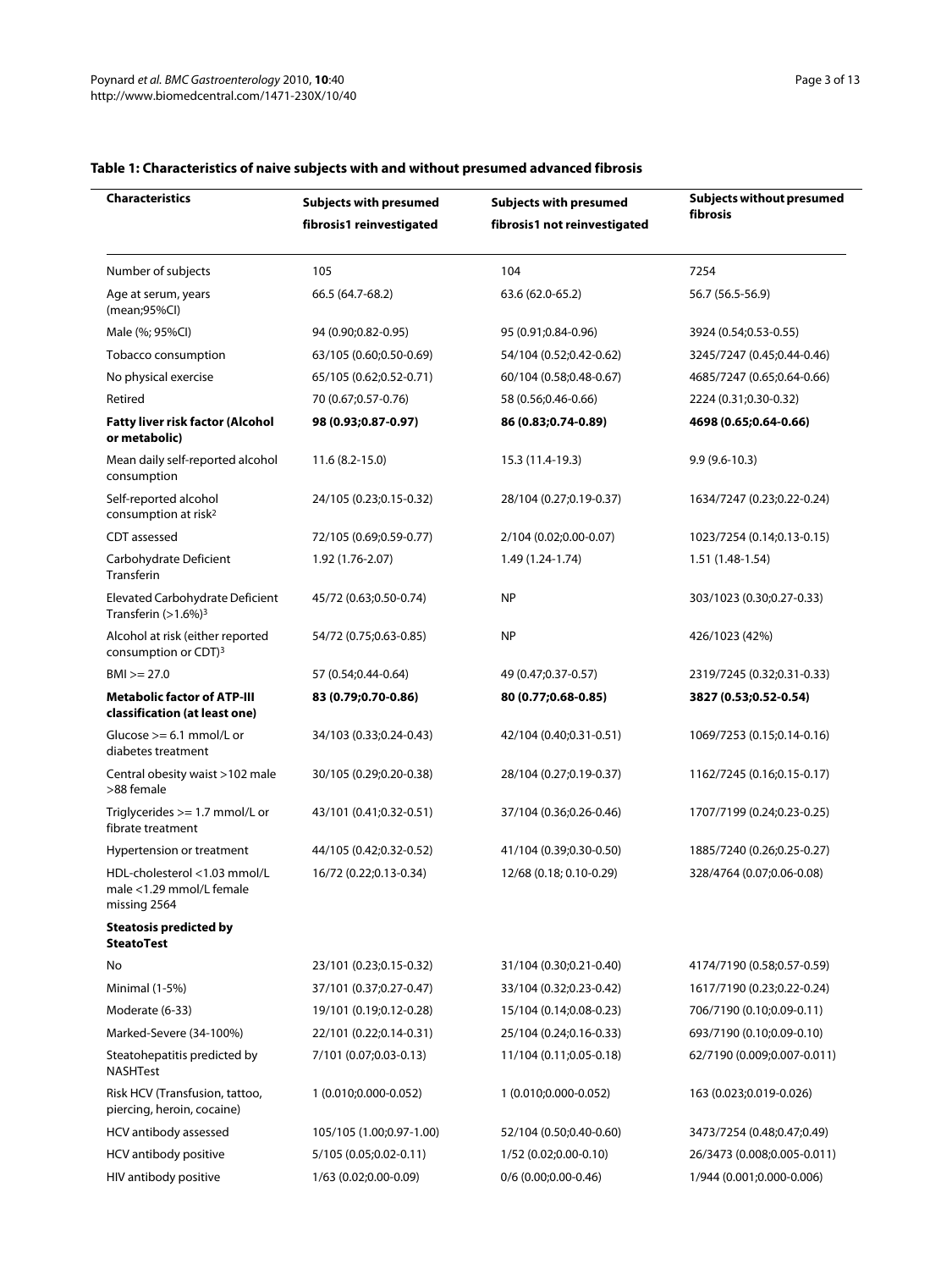| HBsAg assessed                                              | 105/105 (1.00;0.97-1.00) | 8/104 (0.08;0.03-015)  | 604/7254 (0.08;0.077-0.090) |
|-------------------------------------------------------------|--------------------------|------------------------|-----------------------------|
| HBsAg antigen positive                                      | 2/105 (0.02;0.00-0.07)   | 0/104 (0.00;0.00-0.04) | 5/604 (0.008; 0.003-0.019)  |
| Liver stiffness measurement<br>assessed                     | 93/105 (0.86;0.81-0.94)  | 0/104 (0.00;0.00-0.04) | 865/7254 (0.12;0.11-0.13)   |
| LSM kPa                                                     | $10.1 (8.3 - 12.0)$      | <b>NP</b>              | $5.0(4.8-5.1)$              |
| <b>Markers (normal range)</b>                               |                          |                        |                             |
| AST IU/L (17-27 female; 20-32<br>male)                      | 34 (31-37)               | 40 (34-46)             | 24 (24-24)                  |
| ALT IU/L (11-26 female; 16-35<br>male)                      | 43 (37-50)               | 46 (38-54)             | $27(26-27)$                 |
| Total bilirubin mol/L (1-21)                                | $16(14-17)$              | $16(14-17)$            | $12(12-12)$                 |
| GGT U/L (7-32 female; 11-49<br>male)                        | 72 (56-87)               | 111 (75-146)           | $27(26-27)$                 |
| Alpha 2 macroglobulin g/L<br>(female 1.6-4.0; male 1.4-3.3) | $2.4(2.3-2.5)$           | $2.4(2.3-2.5)$         | $1.5(1.5-1.5)$              |
| Apo A1 $q/L$ (1 $-2-1-7$ )                                  | $1.5(1.4-1.5)$           | $1.5(1.4-1.5)$         | $1.7(1.7-1.7)$              |
| Haptoglobin g/L (0.35-2.00)                                 | $0.9(0.8-1.0)$           | $0.8(0.7-0.9)$         | $1.2(1.1-1.2)$              |
| Fasting Glucose (mmol/L)                                    | $6.1(5.8-6.4)$           | $6.4(6.0-6.8)$         | $5.5(5.5-5.5)$              |
| Cholesterol (mmol/L)                                        | $5.3(5.1-5.5)$           | $5.4(5.1-5.6)$         | $5.8(5.7-5.8)$              |
| Triglycerides (mmol/L)                                      | $1.7(1.3-2.0)$           | $1.8(1.4-2.2)$         | $1.3(1.3-1.3)$              |
| HDL-cholesterol (data in 72/68/<br>4764 subjects)           | $0.49(0.46 - 0.51)$      | $0.51(0.47-0.54)$      | $0.63(0.62 - 0.63)$         |

#### **Table 1: Characteristics of naive subjects with and without presumed advanced fibrosis (Continued)**

1 FibroTest greater than 0.48

2 More than one drink per day for females and more than two drinks per day for males

Data are mean (SD) or proportion.

<sup>3</sup> Carbohydrate Deficient Transferin was consecutively assessed in 1038 subjects at baseline and in 59 subjects during reinvestigations.

were analyzed according to published recommendations [[5,](#page-11-11)[6\]](#page-11-4).

LSM is expressed in kilopascals (kPa). The technique was performed by experienced hepatologists who were blinded, and was done according to the manufacturer's recommendations [\[10](#page-11-6)[,17](#page-11-14),[18](#page-11-15)]. The predefined threshold for advanced fibrosis was 7.1 kPa, 12.5 kPa for cirrhosis and 5 kPa for minimal fibrosis [[10](#page-11-6),[17-](#page-11-14)[19\]](#page-11-16).

#### **Endpoints**

All cutoffs were defined a priori. Advanced fibrosis was "confirmed" if FT was greater than 0.48 and elastography was 7.1 kPa or above; or there were endoscopic signs of portal hypertension; or advanced fibrosis was demonstrated on liver biopsy. Advanced fibrosis was "still suspected" if FT was greater than 0.48 and LSM was between 5.0 kPa and 7.1 kPa as LSM has a lower sensitivity than FT.10 Fibrosis was "indeterminate with suspected false positive FT or false negative LSM" if FT was greater than 0.48 and the LSM was lower than 5.0 kPa.

The efficacy of the risk-oriented strategies was compared using the number of identified advanced fibrosis cases, the relative risk of advanced fibrosis as estimated by the odds ratio, the AUROC for quantitative factors and

the number of persons required to undergo fibrosis screening in order to detect one case of advanced fibrosis.

In the subpopulation with CDT measurement, the goal was to assess whether CDT was a better predictive factor than self-reported alcohol consumption for the prediction of advanced fibrosis and for attributing the cause of liver disease.

In the subpopulation that was also screened with LSM, the goal was to estimate the percentage of FT false negatives. Subjects with LSM 7.1 kPa or greater were systematically contacted for reinvestigation.

#### **Statistical analysis**

The Fisher's exact, Mann-Whitney, Bonferroni, and Tukey-Kramer tests and logistic regression were used. For diagnostic values, relative risk was estimated using the odds ratio. The area under the ROC curve (AUROC) was assessed for quantitative factors. The representativeness of the present general population sample enrolled in the French Social Security health examination center sample was assessed using comparisons with characteristics of the overall French population and from a French national survey on nutrition and health [\[20](#page-11-17)[,21](#page-11-18)].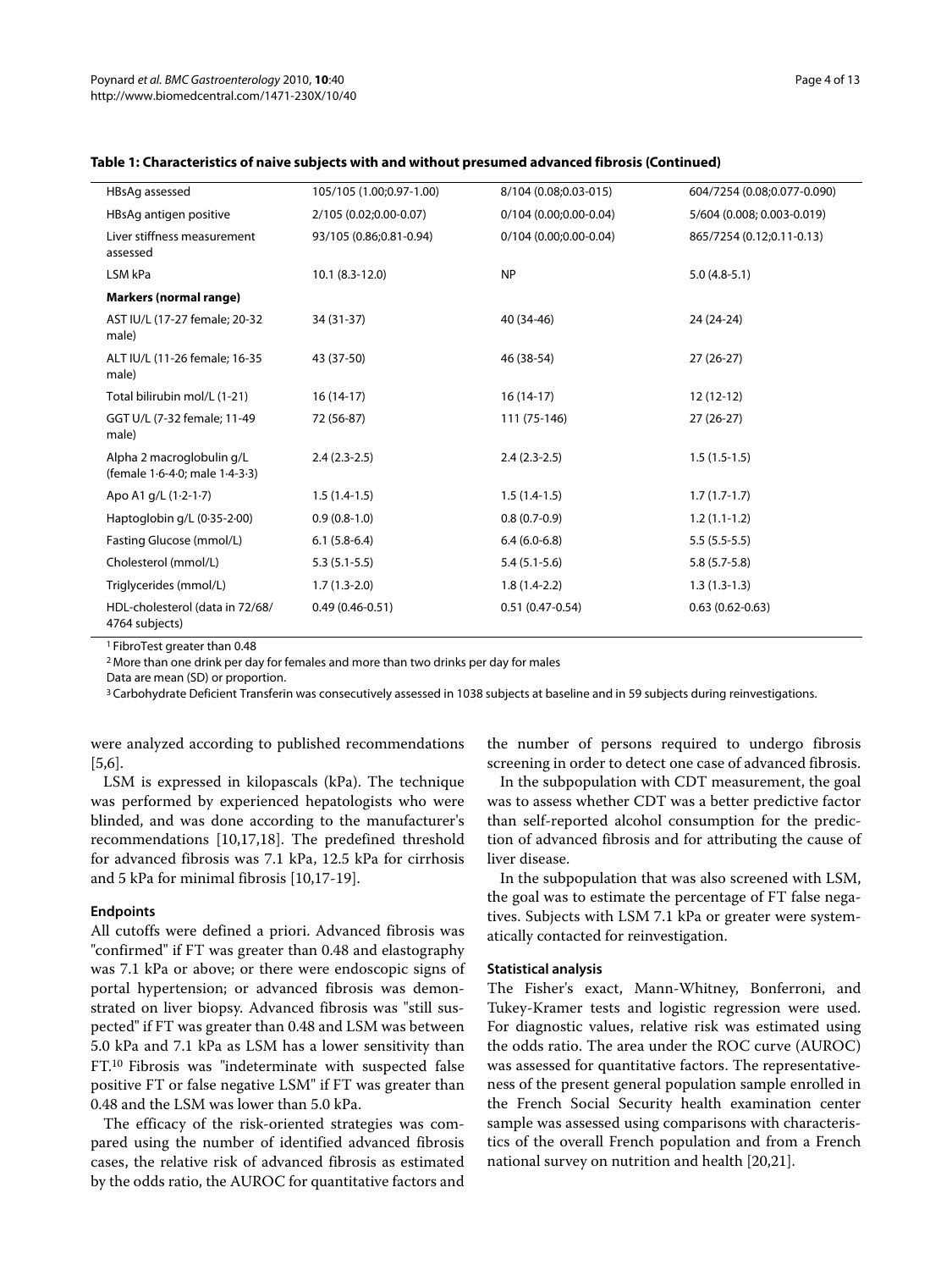<span id="page-4-0"></span>

Number Cruncher Statistical Systems 2007 software (NCSS, Kaysville, Utah, USA) was used [[22](#page-11-19)].

# **Results**

# **Screened population**

Between June 2006 and September 2008, 7,554 subjects were eligible; 72 were excluded, including 33 because of high-risk profiles of FT false positives or false negatives (applicability 99.6%; 7521/7554), and 16 protocol refusal (acceptance 99.8%; 7505/7521). Majority of high-risk profiles (24/33) were abnormally low haptoglobin (hemolysis or anhaptoglobinemia), 4 subjects had abnormally high apoA1 value, 1 abnormally low ApoA1, 2 abnormally high GGT, one Gilbert syndrome with 72 micromol of unconjugated bilirubin, and one abnormally high A2 M.

Among the 7,482 included subjects, 7,463 had no history of liver disease (naive population) and 19 had a his-

# **Table 2: Characteristics of 209 subjects with FibroTest >0.48 (presumed advanced fibrosis) in the population without a history of liver disease**

| <b>Characteristics</b>                            | All                      | Reinvestigated            |                                    |                   |                    | <b>Not</b><br>reinvestigated |
|---------------------------------------------------|--------------------------|---------------------------|------------------------------------|-------------------|--------------------|------------------------------|
|                                                   | <b>Presumed fibrosis</b> | <b>Fibrosis Confirmed</b> | <b>Fibrosis still</b><br>suspected | Indeterminate     | All reinvestigated |                              |
| Number of subjects                                | 209                      | 50                        | 27                                 | 28                | 105                | 104                          |
| Prevalence of fibrosis <sup>1</sup>               | 209/7,463 (2.8%)         | 100/7,463 (1.3%)          | 54/7,463 (0.7%)                    | 56/7,463 (0.8%)   | 100/7,463 (1.4%)   | 104/7,463 (1.4%)             |
| Cause of liver disease                            |                          |                           |                                    |                   |                    |                              |
| Non alcoholic fatty liver<br>disease <sup>2</sup> | 98 (47%)                 | 18 (35%)                  | 10 (40%)                           | 13 (46%)          | 41 (39%)           | 57 (55%)                     |
| Alcoholic liver disease <sup>3</sup>              | 15 (7%)                  | 4(8%)                     | 1(4%)                              | 4 (14%)           | 9(9%)              | 6(6%)                        |
| Non alcoholic and<br>alcoholic                    | 61 (29%)                 | 22 (42%)                  | 11 (44%)                           | 6(21%)            | 39 (37%)           | 22 (21%)                     |
| Chronic hepatitis C                               | 6(3.5%)                  | 4(8%)                     | 0                                  | 1(4%)             | 5(5%)              | $1(1\%)$                     |
| Chronic hepatitis B                               | 3(1.4%)                  | $1(2\%)$                  | 1(4%)                              | 0                 | 3(3%)              | $0(0\%)$                     |
| Hemochromatosis                                   | $1(0.5\%)$               | $1(2\%)$                  | 0                                  | 0                 | 1(1%)              | $0(0\%)$                     |
| Auto-immune hepatitis                             | $1(0.5\%)$               | $0(0\%)$                  | 1(4%)                              | 0                 | $1(1\%)$           | $0(0\%)$                     |
| No risk factor                                    | 25 (12%)                 | 2(4%)                     | 1(4%)                              | 3 (11%)           | 7(7%)              | 18 (17%)                     |
| Liver complications                               |                          |                           |                                    |                   |                    |                              |
| Hepatocellular carcinoma                          | <b>NP</b>                | $0(0\%)$                  | 0                                  | 0                 | $\pmb{0}$          | <b>NP</b>                    |
| Portal hypertension                               | <b>NP</b>                | $1(2\%)$                  | 0                                  | $\mathbf 0$       | $1(1\%)$           | <b>NP</b>                    |
| Stage presumed fibrosis                           |                          |                           |                                    |                   |                    |                              |
| Few septa                                         | 128 (61%)                | 26 (50%)                  | 18 (72%)                           | 22 (79%)          | 66 (63%)           | 62 (60%)                     |
| Many septa                                        | 56 (27%)                 | 17 (33%)                  | 6(24%)                             | 5 (18%)           | 28 (27%)           | 28 (27%)                     |
| Cirrhosis                                         | 25 (12%)                 | 9(17%)                    | 1(4%)                              | 1(3%)             | 11 (10%)           | 14 (13%)                     |
| Mode of confirmation <sup>4</sup>                 |                          |                           |                                    |                   |                    |                              |
| Elastography                                      | <b>NP</b>                | 47 (90%) (>= 7.1 kPa)     | 27 (100%) (5kPa-<br>7kPa)          | 28 (100%) (<5kPa) | 102(95%)           | <b>NP</b>                    |
| Biopsy                                            | <b>NP</b>                | 3(5%)                     | 0                                  | 1(4%)             | 4(4%)              | <b>NP</b>                    |
| Endoscopy                                         | <b>NP</b>                | 1(2%)                     | 0                                  | 0                 | 1(1%)              | <b>NP</b>                    |

<sup>1</sup> Estimated prevalence assuming that the prevalence of advanced ?brosis would be the same in the population of patients not reinvestigated. <sup>2</sup>At least one factor of the metabolic syndrome without alcohol consumption at risk 3Alcohol consumption at risk self-reported or CDT >1.6% without metabolic factor 4Possibility of several confirmations for the same subject  $NP = not$  performed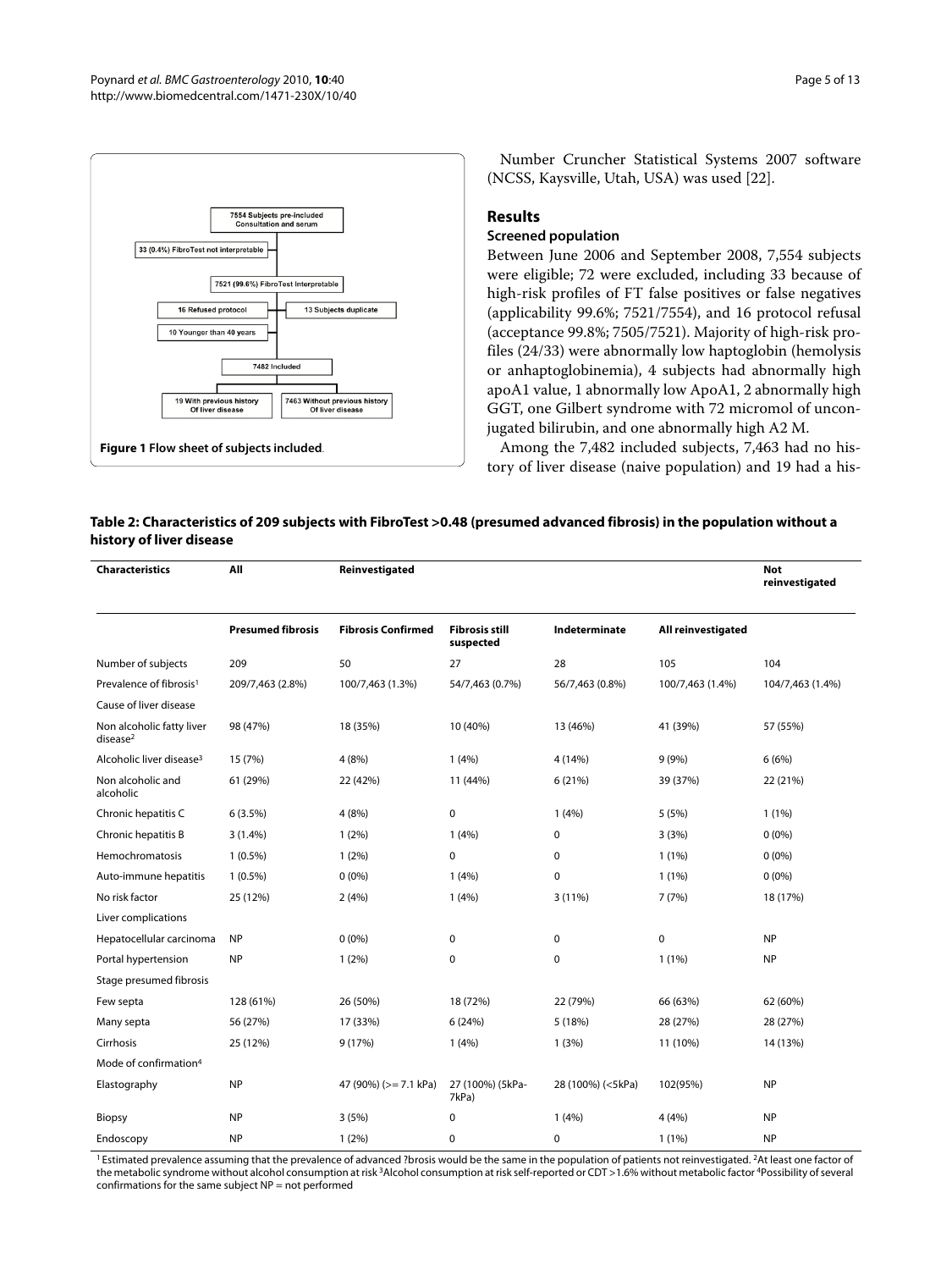# <span id="page-5-0"></span>**Table 3: Predictive values of oriented screening strategies**

| <b>Strategy</b>                                   | Number subjects | <b>Presumed fibrosis</b> | <b>Confirmed fibrosis</b> |  |
|---------------------------------------------------|-----------------|--------------------------|---------------------------|--|
|                                                   |                 |                          |                           |  |
| Prevalence fibrosis <sup>1</sup>                  | 7463            | 209 (2.8%)               | 50 (0.7-1.4%)             |  |
| <b>Metabolic factors oriented</b>                 |                 |                          |                           |  |
| Predictive value                                  |                 |                          |                           |  |
| At least one metabolic factor                     | 3990            | 163 (4.1%)               | 40 (1.0%)                 |  |
| None                                              | 3473            | 46 (1.3%)                | 10 (0.3%)                 |  |
| Odds ratio                                        | 7463            | $3.2(2.3-4.5)$           | 3.4 (1.7-7.5)             |  |
| Area under ROC curve                              | 4854            | $0.69(0.64 - 0.73)$      | $0.71(0.59-0.80)$         |  |
| Alcohol-oriented per self-                        |                 |                          |                           |  |
| reported consumption                              |                 |                          |                           |  |
| Predictive value                                  |                 |                          |                           |  |
| >10 g female/20 g male                            | 1686            | 52 (3.1%)                | 15 (0.9%)                 |  |
| $\epsilon$ = 10 g female/ $\epsilon$ = 20 g male  | 5770            | 157 (2.7%)               | 35 (0.6%)                 |  |
| Odds Ratio                                        | 7456            | $1.1(0.8-1.6)$           | $1.5(0.8-2.8)$            |  |
| Area under ROC curve                              | 7456            | $0.55(0.51 - 0.59)$      | $0.52(0.43 - 0.60)$       |  |
| <b>CDT</b> oriented                               |                 |                          |                           |  |
| Predictive value                                  |                 |                          |                           |  |
| CDT>1.6                                           | 348             | 45 (12.9%)               | 22 (6.3%)                 |  |
| $CDF < = 1.6$                                     | 749             | 29 (3.9%)                | $8(1.1\%)$                |  |
| <b>Odds Ratio</b>                                 | 1097            | $3.7(2.2-6.2)$           | $6.1(2.6-15.4)$           |  |
| Area under ROC curve                              | 1097            | $0.72(0.64 - 0.78)$      | $0.75(0.67-0.86)$         |  |
| Hepatitis Virus-oriented <sup>2</sup>             |                 |                          |                           |  |
| Predictive value                                  |                 |                          |                           |  |
| HBsAg or HCV antibody                             | 36              | 5 (13.9%)                | 3(8.3%)                   |  |
| HBsAg and HCV negative or not done<br>at baseline | 7427            | 204 (2.7%)               | 47 (0.6%)                 |  |
| Odds ratio                                        | 7463            | 5.9 (1.9-15.6)           | 15.3 (3.4-50.9)           |  |
| <b>Transaminases-oriented</b>                     |                 |                          |                           |  |
| Predictive value                                  |                 |                          |                           |  |
| $ALT$ >= 50 IU/L                                  | 513             | 53 (10.3%)               | 17 (3.3%)                 |  |
| ALT < 50 IU/L                                     | 6950            | 156 (2.2%)               | 33 (0.5%)                 |  |
| Odds ratio                                        | 7463            | $5.0(3.6-7.0)$           | 7.2 (3.8-13.4)            |  |
| Area under ROC curve                              | 7463            | $0.72(0.68 - 0.75)$      | $0.78(0.72 - 0.83)$       |  |
| Age-oriented                                      |                 |                          |                           |  |
| Predictive value                                  |                 |                          |                           |  |
| Age $> 60$ years                                  | 2960            | 156 (5.3%)               | 42 (1.4%)                 |  |
| Age $<= 60$ years                                 | 4503            | 53 (1.2%)                | $8(0.2\%)$                |  |
| Odds ratio                                        | 7463            | $4.7(3.4-6.5)$           | $8.3(3.8-19.5)$           |  |
| Area under ROC curve                              | 7463            | $0.75(0.72 - 0.78)$      | $0.79(0.71-0.84)$         |  |
| Gender-oriented                                   |                 |                          |                           |  |
| Male                                              | 4113            | 189 (4.6%)               | 47 (1.1%)                 |  |
| Female                                            | 3350            | 20 (0.6%)                | $3(0.1\%)$                |  |
| Odds ratio                                        | 7463            | $8.0(5.0-13.1)$          | 12.0 (4.0-54.1)           |  |

1 Upper estimated prevalence assuming that the prevalence of advanced fibrosis would be the same in the population of patients not reinvestigated. Lower

prevalence assuming that no advanced fibrosis was present among patients not reinvestigated.<br><sup>2</sup>This strategy was the standard in the screening centers. Two cases with positive HBsAg detected during reinvestigations of adv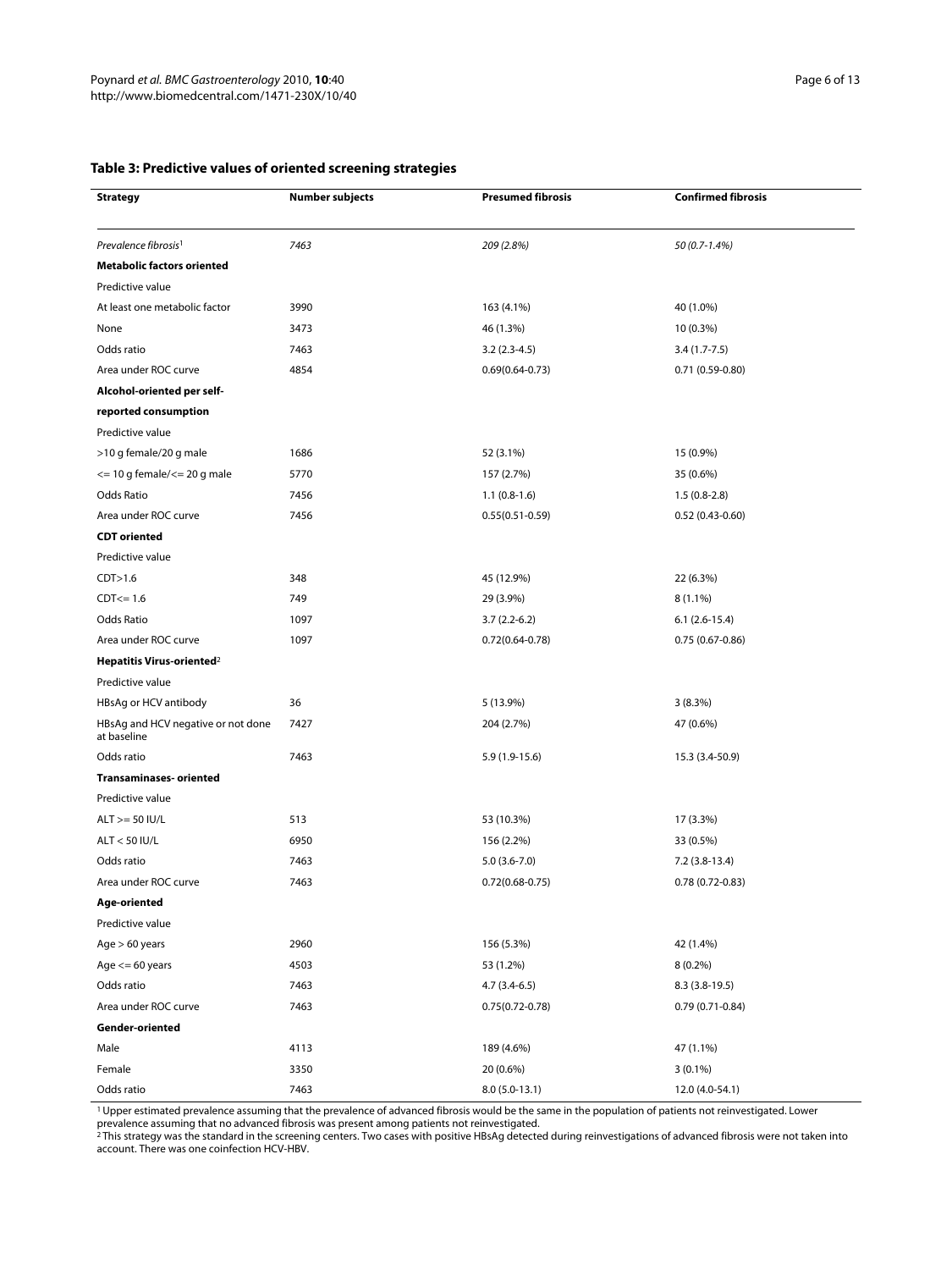| <b>Factor</b>                                  | Presumed fibrosis <sup>1</sup> | Confirmed fibrosis <sup>1</sup> |
|------------------------------------------------|--------------------------------|---------------------------------|
|                                                |                                | OR (95%CI)                      |
| All subjects $n = 7395$                        | $R2 = 0.22$                    | $R2 = 0.20$                     |
| Age                                            | $1.12(1.10-1.14) < 0.0001$     | $1.13(1.09-1.16) < 0.0001$      |
| Male gender                                    | 4.31 (2.62-7.08) < $0.0001$    | 6.36 (2.03-22.1) 0.002          |
| Waist                                          | 1.03 (1.01-1.04) 0.0002        | 1.05 (1.02-1.07) 0.001          |
| Triglycerides <sup>1</sup>                     | $1.32(1.21-1.45) < 0.0001$     | 1.22 (1.07-1.39) 0.001          |
| <b>Total cholesterol</b>                       | $0.61(0.52 - 0.72)0.04$        | $0.81(0.60-1.11)0.19$           |
| Fasting glucose                                | 1.15 (1.05-1.26) 0.002         | 1.11 (0.94-1.32) 0.21           |
| Reported alcohol                               | $1.00(0.99-1.01)$              | $0.99(0.97-1.01)0.33$           |
| CDT assays $1 n = 1076$                        | $R2 = 0.31$                    | $R2 = 0.31$                     |
| <b>CDT</b>                                     | 2.09 (1.42-3.05) 0.0002        | 2.11 (1.39-3.20) 0.0005         |
| CDT assays and HCV antibody1 testing $n = 500$ | $R2 = 0.35$                    | $R2 = 0.36$                     |
| <b>CDT</b>                                     | 1.82 (1.21-2.73) 0.004         | 1.78 (1.24-2.56) 0.01           |
| <b>HCV</b> positive                            | 18.0 (2.43-132.7) 0.005        | 26.8 (2.75-261.3) 0.005         |

# **Table 4: Multivariate analysis of factor associated with advanced fibrosis**

1 When CDT entered the models, the impact of serum triglycerides disappeared.

# **Table 5: Characteristics of naive subjects with and without discordance between FibroTest and LSM for the diagnosis of advanced fibrosis**

| <b>Characteristics</b>   | <b>Discordance</b> |             | Significance      |                     |                      |           |
|--------------------------|--------------------|-------------|-------------------|---------------------|----------------------|-----------|
|                          | No                 | Yes         | <b>Univariate</b> | <b>Multivariate</b> |                      |           |
|                          |                    |             | P                 | <b>OR</b>           | 95%CI                | P         |
| Number of subjects       | 698                | 68          |                   |                     |                      |           |
| Age at serum, years      | 57.0               | 59.7        | 0.04              | 1.02                | 1.00-1.06            | 0.048     |
| Male (%)                 | 349/698 (50%)      | 49/68 (72%) | 0.0005            | 2.45                | 1.39-4.30            | 0.002     |
| Thoracic fold            | 16.4               | 18.4        | 0.03              | 1.05                | 1.01-1.08            | 0.01      |
| Operator effect          | 299/698 (43%)      | 40/68 (59%) | 0.01              | 2.12                | 1.28-2.12            | 0.005     |
| Cholesterol (mmol/L)     | 5.7                | 5.2         | 0.0002            | 0.58                | $0.44 - 0.76$        | < 0.0001  |
| Weight (kg)              | 69.4               | 73.2        | 0.04              | Not                 | Included final model | <b>NS</b> |
| Waist circumference      | 83                 | 87          | 0.005             | Not                 | Included final model | <b>NS</b> |
| Body mass index          | 24.6               | 25.1        | 0.28              | Not                 | Included final model | <b>NS</b> |
| <b>ALT</b>               | 24.7               | 28.2        | 0.007             | Not                 | Included final model | <b>NS</b> |
| Fasting Glucose (mmol/L) | 5.3                | 5.6         | 0.01              | Not                 | Included final model | <b>NS</b> |
| HDL-cholesterol (mmol/L) | 0.61               | 0.55        | 0.002             | Not                 | Included final model | <b>NS</b> |
| Triglycerides (mmol/L)   | 1.2                | 1.2         | 0.81              | Not                 | Included final model | <b>NS</b> |
| SteatoTest               | 0.31               | 0.36        | 0.04              | Not                 | Included final model | <b>NS</b> |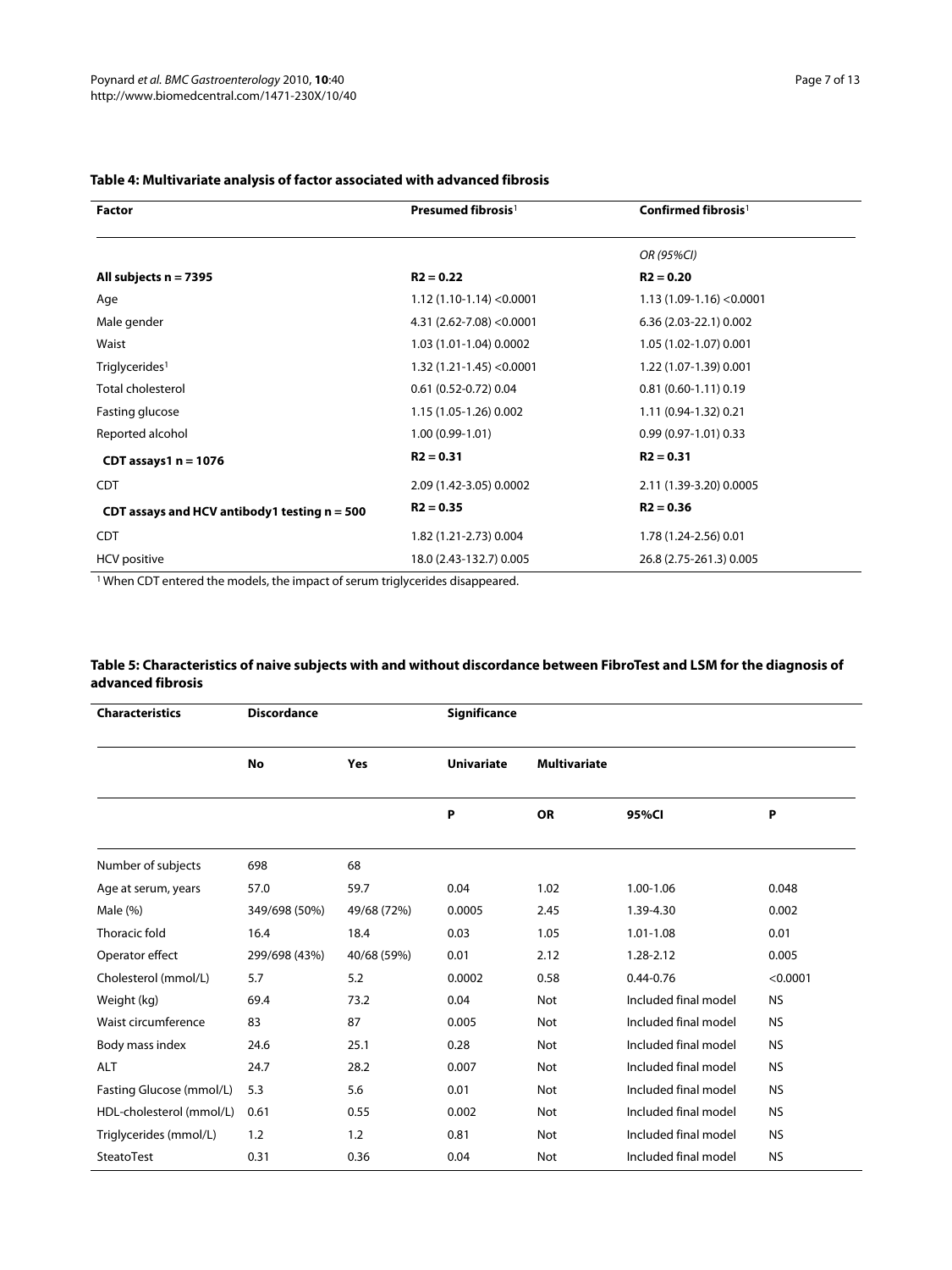| <b>Characteristics</b>                                              | <b>Discordant not reinvestigated</b> | <b>Discordant reinvestigated</b> |  |
|---------------------------------------------------------------------|--------------------------------------|----------------------------------|--|
| Number of subjects                                                  | 30                                   | 18                               |  |
| Age >60 years                                                       | 14/30 (47%)                          | 4/18 (22%)                       |  |
| Male $(\%)$                                                         | 21 (70%)                             | 12 (67%)                         |  |
| Fatty liver risk factor (Alcohol or<br>metabolic)                   |                                      |                                  |  |
| Self-declared alcohol consumption at risk*                          | 8/30 (27%)                           | 2/18 (11%)                       |  |
| Elevated Carbohydrate Deficient<br>Transferin (>1.6%)               | 9/30 (30%)                           | $12/18$ (67%) (P = 0.01)         |  |
| Alcohol at risk (either consumption or CDT)                         | 16/30 (53%)                          | 13/18 (72%)                      |  |
| $BMI > = 27.0$                                                      | 10/30 (33%)                          | 4/18 (22%)                       |  |
| <b>Metabolic factor of ATP-III classification</b><br>(at least one) |                                      |                                  |  |
| Glucose $>= 6.1$ mmol/L or diabetes<br>treatment                    | 7/30 (23%)                           | 2/18 (11%)                       |  |
| Central obesity waist >102 male >88<br>female                       | 7/30 (23%)                           | 2/18 (11%)                       |  |
| Triglycerides $>= 1.7$ mmol/L or fibrate<br>treatment               | 8/30 (27%)                           | 2/17(12%)                        |  |
| Hypertension or treatment                                           | 12/30 (40%)                          | $2/18(11\%) (P = 0.05)$          |  |
| HDL-cholesterol <1.03 mmol/L male <1.29<br>mmol/L female            | 2/30(7%)                             | 1/18(6%)                         |  |
| Steatosis predicted by SteatoTest                                   | 7/30 (23%)                           | 3/17 (18%)                       |  |
| HCV antibody positive                                               | $0/30(0\%)$                          | $0/18(0\%)$                      |  |
| HIV antibody positive                                               | $0/30(0\%)$                          | 0/18(0%)                         |  |
| HBsAg antigen positive                                              | 1/30(3%)                             | $0/18(0\%)$                      |  |

#### **Table 6: Characteristics of discordant subjects at risk of false positive LSM or false negative FibroTest**

\*More than one drink per day for female and more than two drinks per day for male

tory (Figure [1\)](#page-4-0). The characteristics of the included population were similar to those of the French general population (Additional file [1](#page-10-0)) [\[21](#page-11-18)[,22\]](#page-11-19). A total of 3362/ 7482 (45%) subjects received at least one treatment the day of inclusion, but no specific details were available.

#### **Prevalence of fibrosis**

In the naïve population, 209/7463 (2.8%; 2.4%-3.2%) subjects [N (%:95%CI)] had a FT with presumed fibrosis and 25 with presumed cirrhosis (0.3%; 0.2%-0.5%); 1336/7395 (18.1%; 17.2%-18.9%) had a SteatoTest with presumed steatosis (over 5% of hepatocytes) and 80/7463 (1.1%; 0.8%- 1.3%) had a NashTest with presumed steato-hepatitis.

A total of 105 subjects accepted to be reinvestigated (50% adherence) and were similar to the 104 subjects that were not reinvestigated (Table 1). Fibrosis was confirmed in 50, still suspected in 27, and indeterminate with a suspected false positive of FT or false negative of LSM in 28 (Table 2). Only four subjects (4%) accepted liver biopsy out of the 105 that were reinvestigated. Nine subjects had confirmed cirrhosis, all without any clinically obvious

signs. One subject had small esophageal varices. Nonalcoholic and alcoholic fatty liver diseases were the most frequent etiologies (85%) for advanced fibrosis (Table 2). Among patients with confirmed cirrhosis, 22% had HCV (all associated with ALD), 44% had ALD and NAFLD and 33% had NAFLD alone (Additional File [2\)](#page-10-1). Correlation between first and second FT was 0.77 (P < 0.0001) with a significant concordance between cirrhosis/non cirrhosis  $(kappa = 0.76; P < 0.001)$ .

The estimated prevalence of confirmed fibrosis was 1.3% (1.1%-1.7%) (Table 2). In a "worse" scenario assuming that fibrosis was not present in patients not reinvestigated, these overall estimated prevalences would have been 0.7%.

Among the 19 subjects of the non-naïve population, 16 (84%) had an FT with presumed fibrosis; 13 subjects were reinvestigated and the presumed fibrosis was confirmed in 12 (positive predictive value 92%) using 10 LSM and seven biopsies. If included, the prevalence of advanced fibrosis ranged from  $1.5\%$   $[(100+12)/(7463+19)]$  for con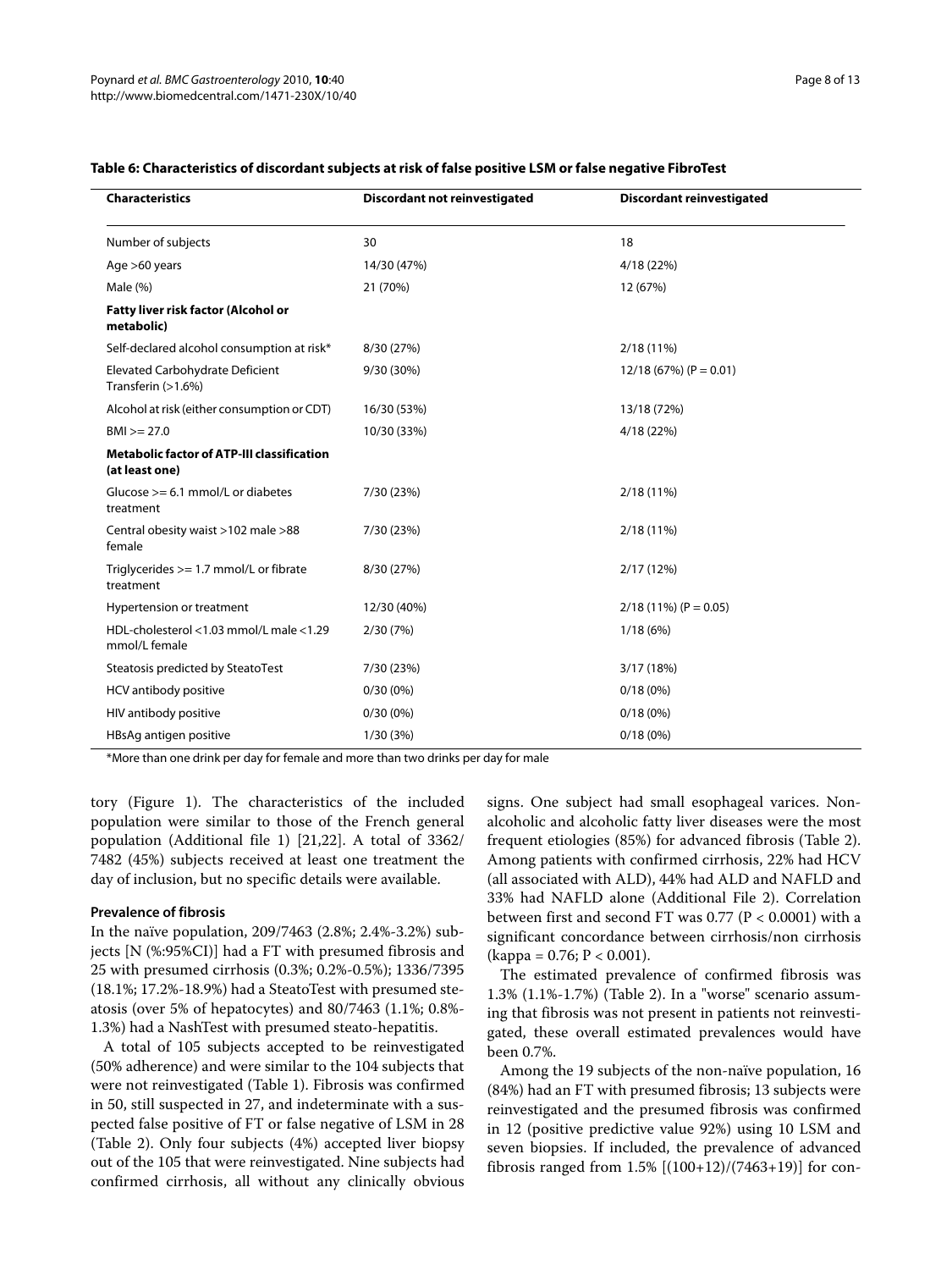firmed fibrosis to  $3\%$  [ $(209+16)/7463+19$ ] for presumed fibrosis.

#### **Factors associated with fibrosis**

In univariate (Table [3](#page-5-0)) and multivariate analyses (Table 4), five factors were consistently and independently associated with fibrosis (confirmed, or presumed): age, male gender, waist circumference, alcohol consumption estimated using CDT, and positive HCV antibodies. Reported alcohol consumption was not associated with advanced fibrosis. Serum triglycerides were no longer associated with fibrosis when CDT was included in the model (Table 4).

#### **Comparison of screening strategies efficacy (Table 3)**

The non selective strategy using FT in all subjects identified 0.7% (50/7,463) confirmed fibrosis cases, i.e., 149 subjects would be required to undergo fibrosis screening in order to detect one case of advanced fibrosis.

The most sensitive selective screening strategy was the metabolic factor-oriented strategy, which identified 40/50 (80%) confirmed advanced fibrosis cases, significantly more than the alcohol-oriented strategy using selfreported alcohol consumption and significantly more than the standard HCV/HBV-oriented strategy.

Among 1097 subjects who had CDT measurements (Additional File [3](#page-10-2)), the alcohol-oriented strategy using CDT identified 22/30 (73%) confirmed fibrosis cases, which did not differ from the metabolic strategy (23/30, 77%;  $P = 0.78$  versus the CDT strategy), with both being more sensitive than the alcohol-oriented strategy using self-reported alcohol consumption.

Using the identified independent risk factors, the percentage of confirmed fibrosis detected among screened subjects increased to 5.2% (30/581) for males, to 9.4% (26/276) for males 60 years or older, to 16.4% (20/122) in males 60 years or older with CDT over 1.6%, and to 28.6% (6/21) in males 60 years or older with CDT over 1.6% and waist circumference 102 cm or greater. The corresponding number of subjects who would be required to undergo fibrosis screening in order to detect one advanced fibrosis was 19, 11, 6 and 4.

Subjects with possible underestimation of their alcohol consumption (CDT greater than 1.6% and low self report consumption represented 42% (30/72) of patients with presumed advanced fibrosis versus  $21\%$  (216/1022; P = 0.0001) of patients without fibrosis. Using CDT versus reported alcohol consumption, the attributable cause of liver fibrosis was ALD in 16% (12/74) versus 5% (4/74), mixed ALD/NAFLD in 45% (33/74) versus 23% (17/74), and NAFLD in 34% (25/74) versus 55% (41/74), respectively  $(P = 0.01)$ .

#### **Discordance analysis between FT and LSM**

A total of 871 subjects had an interpretable FT and LSM, 766 during screening and 105 during reinvestigation. During screening, the concordance between the 2 biomarkers was  $91.2\%$  (P = 0.009) (Table 5) and  $99.1\%$  (761/ 766 P < 0.0001) for the diagnosis of cirrhosis.

Using FT, 25 (3.3%) subjects had presumed advanced fibrosis versus 53 (6.9%) subjects using LSM. 48 (6.3%) subjects were suspected to be false negatives of FT or false positives of LSM, and 20 (2.6%) false negatives of LSM or false positives of FT. The 68 subjects with discordance had significantly more factors already identified as LSM variability factors than the other subjects. In multivariate analysis, male gender (OR = 2.45, 95%CI, 1.39- 4.30;  $P = 0.002$ ), total cholesterol (negatively correlated OR = 0.58, 95%CI, 0.44-0.76;  $P < 0.0001$ ), thoracic fold ( $OR = 1.05, 95\% CI, 1.01 - 1.08; P = 0.01$ ), and one operator  $(OR = 2.12, 95\%CI, 1.28-2.12; P = 0.005)$  were significantly associated with discordance.

#### **Estimate of FT false negative rate using LSM**

Among the 48 (6.3%) subjects suspected to be false negatives of FT or false positives of LSM, 18 accepted to be reinvestigated (Table 6). Repeated FT results were consistently lower than 0.48. Repeated LSM in twelve subjects was no longer elevated and the false positivity of initial LSM was highly suspected; in 11 of these 12 subjects the initial LSM had been assessed by the "discordant" operator, and 4 had a thoracic fold over 15 mm. One case of a false negative FT was highly suspected, as the second LSM was still elevated (7.1 kPa) without any LSM variability risk factor. If the rate of false negative was the same in reinvestigated or not reinvestigated subjects, a total of 3 false negative FTs would have been expected among the 48 discordant cases, i.e., an overall false negative rate of 0.4% (3/766).

#### **Discussion**

This study has limitations, but for the first time noninvasive biomarkers have been used to assess the prevalence of advanced liver fibrosis, to identify the independent associated risk factors and to prepare mass screening strategies. This study is a first step in order to assess the feasibility of using biomarkers, and not designed to assess the treatment and follow-up of the screen-detected patients [\[1](#page-11-0)]. The best method for validating a mass screening strategy is probably a large randomized trial [[1\]](#page-11-0). The costs also were not estimated and compared. The diagnostic performance of FT is superior to other nonpatented fibrosis biomarkers (i.e; APRI) but the cost is greater [[4-](#page-11-3)[6\]](#page-11-4). If accepted in screening strategies, the patented tests' price should be reduced according to the market volume and cost-benefit analyses.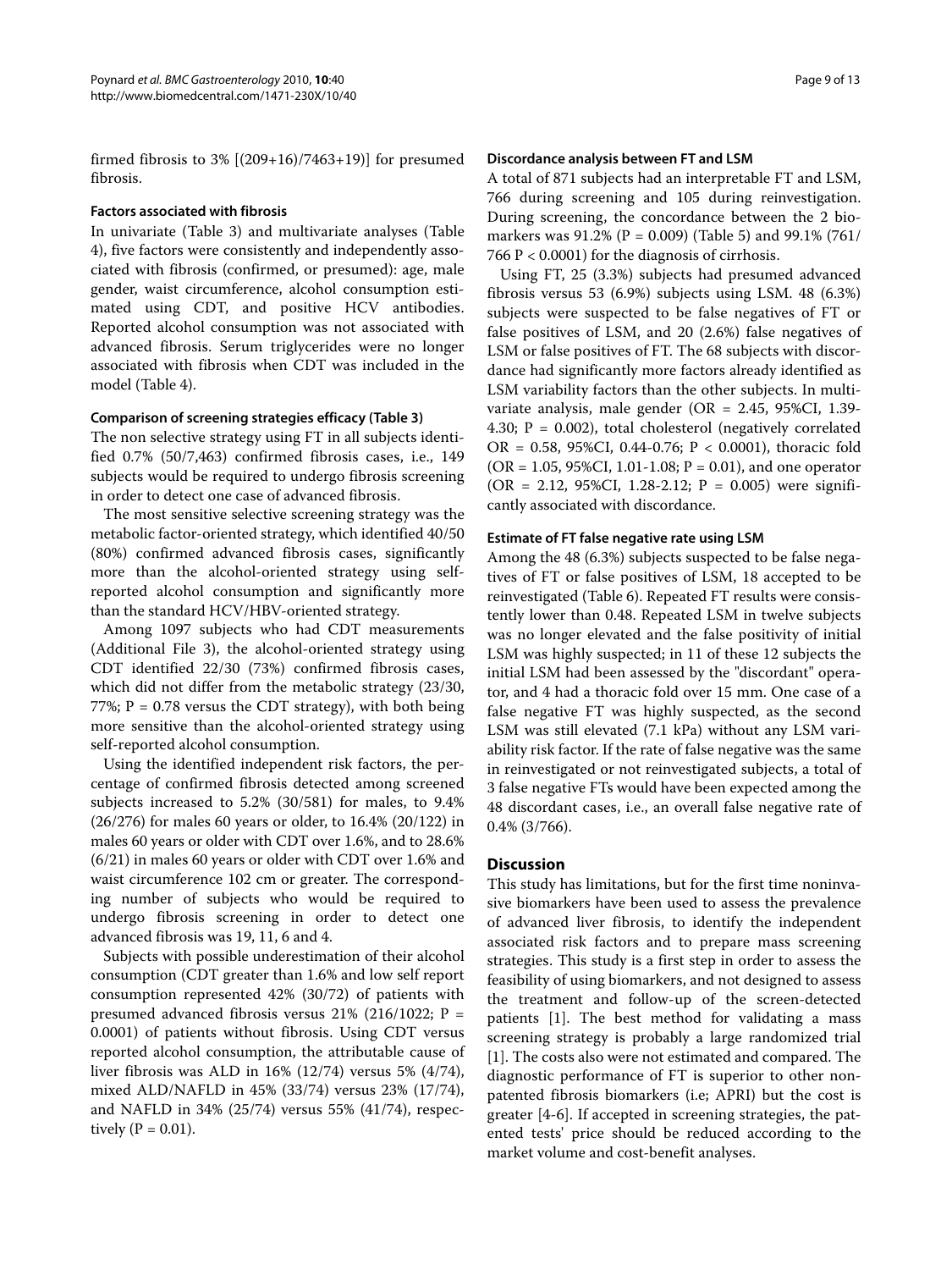#### **Benefit-risk of biomarkers**

The present study is based on the assumption that FT and LSM have been sufficiently validated to be used as firstline screening and confirmation tests, respectively, for the diagnosis of advanced fibrosis, without the use of liver biopsy.

If these validations are accepted, biopsy is not necessary. It is because biomarkers have been previously validated that large screening studies are possible without the limitations of biopsy. To reduce the risk of false positive and false negative we used two validated biomarkers, the most sensitive being FT used as the screen test and elastography as a confirmatory test.

Up until recently, only liver biopsy was considered as a gold standard for the confirmation of suspected advanced fibrosis in subjects with abnormal standard liver tests [\[4](#page-11-3)]. Previous studies performed in community-based populations mostly used transaminases ALT as a first-line screening test [\[23-](#page-11-20)[26](#page-11-21)]. This standard design is not accurate due to limitations of both standard liver tests and liver biopsy. Standard liver tests are significantly less accurate than FT for the diagnosis and prognosis of advanced fibrosis in patients with chronic hepatitis C, B, ALD, and for the diagnosis of fibrosis in patients with NAFLD [[4-](#page-11-3)[8](#page-11-22)]. In the present study only 33% of patients with confirmed fibrosis had ALT greater or equal to 50 IU/L.

In the present study biopsy was proposed to all the reinvestigated subjects with discordance between FT and LSM. 98% out of discordant subjects refused the biopsy, because of the risk of adverse events. In 2007 two deaths attributable to liver biopsy were reported to a French nationwide malpractice insurance company [[27\]](#page-11-23). Besides these risks liver biopsy is not a perfect reference standard and even if all subjects with suspected fibrosis would have accepted liver biopsy as a confirmation test, there still would have been a risk of 25% for false positives/negatives after liver biopsy [\[28](#page-11-24)[,29](#page-11-25)]. Several diagnostic and prospective prognostic studies have consistently demonstrated that in case of discordances between FT and biopsy, half of the cases were due to failure of biopsy [[5,](#page-11-11)[6\]](#page-11-4).

Other patented or not fibrosis biomarkers, ELF, Hepascore and Fibrometer, NAFLD fibrosis score are potential candidates but have been less validated than FT for their diagnostic and prognostic values [\[4](#page-11-3)].

FT has limitations with a risk of false positives due to Gilbert's syndrome and hemolysis, as well a risk of false negatives due to acute inflammation [[6\]](#page-11-4). As previously observed in blood donors and diabetics [[12](#page-11-8)], the highrisk profiles were rare (0.4%) in the present study with 99.6% applicability. Among applicable subjects the estimated rate of false negatives was 0.4% and the false posi-

tive rate ranged according to fibrosis definition from 0.08% to 1.4%.

LSM has been validated as an alternative to liver biopsy for the diagnosis of advanced fibrosis in the most frequent liver diseases [[9,](#page-11-5)[30\]](#page-11-26). Compared to FT, the main disadvantages of LSM for a first-line test are the lower applicability rate, the higher number of variability factors including a possible operator effect and the lower sensitivity for earlier stages of fibrosis [\[10\]](#page-11-6).

In the present analysis we focus on confirmed fibrosis, which is a minimal hypothesis in term of efficacy. The fact that 50% of patients with presumed advanced fibrosis have not been confirmed by LSM can be viewed as a weakness of the present study. These individuals declined a biopsy and they could be false positive of FT or false negative of LSM. We acknowledge that the strategy combining FT as a first-line screening test and LSM as a confirmation test magnified the complimentary advantages of these two biomarkers for F3 and F4 but not for F2. We previously observed a lower sensitivity of LSM versus FT, for early stage F2 in patients with NAFLD, but this point must be confirmed by other studies [\[11](#page-11-7)]. If the higher accuracy of FT for the diagnosis of F2 is confirmed the screening efficacy would be doubled.

#### **Prevalence of advanced liver fibrosis**

Depending on the definitions, and on bias related to the non reinvestigated population, the estimated prevalence of advanced fibrosis varied from 0.7% to 2.8%. However the lower estimated prevalence of 0.7% seems not realistic as the non reinvestigated population was similar to the reinvestigated population for the main characteristics (Table 1).

Using standard liver tests, a higher prevalence of "chronic liver disease" was observed in Italy, the USA and China, from 7.9% to 17.5% of estimates [[23](#page-11-20)[-26](#page-11-21)[,31](#page-11-27)]. Without specific markers of advanced fibrosis, the attributable cause of abnormal liver tests could include non severe liver disease that is steatosis, or inflammation without advanced fibrosis.

In the present study the most common attributable cause of fibrosis was NAFLD associated with ALD or alone (77%), much higher than hepatitis  $C$  (8%) and ALD alone (8%). Among subjects with confirmed cirrhosis, HCV infection was more prevalent (22%), and was always associated with alcohol consumption. This study was not designed to estimate the possible role of drugs in inducing liver injury.

Other studies in the general population have also found NAFLD to be the leading cause of suspected chronic liver disease [\[23](#page-11-20)-[26\]](#page-11-21). In the present study the prevalence of steatosis assessed using SteatoTest was expected, 18% for moderate to severe grade and 23% for minimal steatosis, as well as 1% for NASH.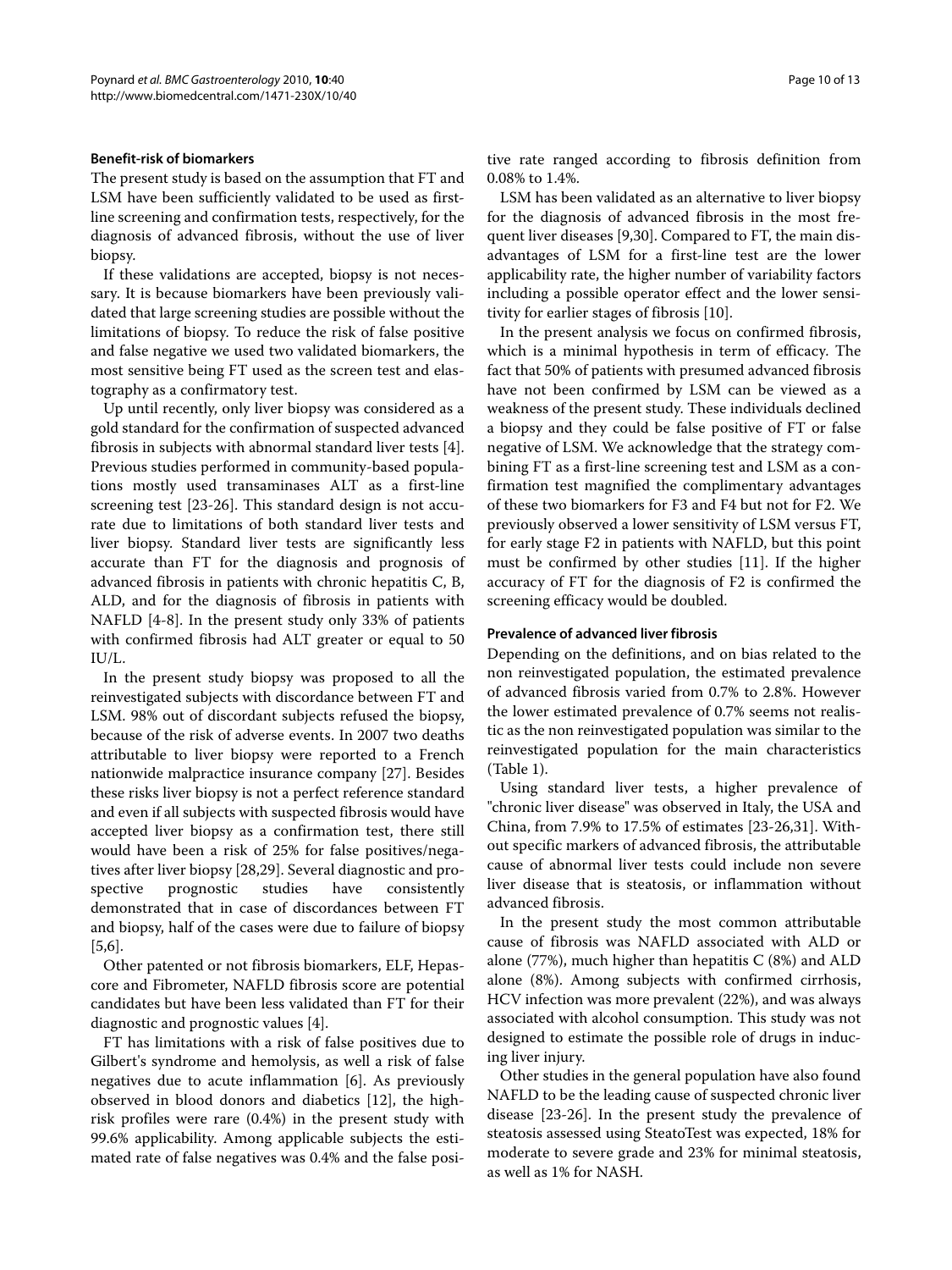One original observation of the present study was that the use of CDT, a biomarker of excessive alcohol consumption, instead of self-reported alcohol consumption, permitted to attribute fibrosis to ALD 3 times more often and to mixed ALD/NAFLD 2 times more often. One limitation of the present study was that CDT was assessed in a subpopulation of 1097 consecutive subjects and these results need to be replicated in a larger population. The cost of CDT is also a limitation for large screening strategies.

#### **Risk factors**

The results confirmed that age, male gender and HBsAg or HCV antibodies were associated with fibrosis. The original observation was that waist circumference was the best independent predictive factor for fibrosis among the "metabolic factors", when CDT was used as a biomarker of alcohol consumption. The significant association between triglycerides and fibrosis was no longer significant after adjustment using CDT. This was expected, as triglycerides are associated both with metabolic factors and alcohol consumption; finally, this observation also supports a lack of sensitivity of self-reported alcohol consumption.

#### **Screening strategies**

The results suggest that the non selective strategy using FT as a first-line test in the social security health centers and elastography in the reference center seems feasible and effective.

According to official recommendations, so far only screening for alcohol misuse in adults, and lipid disorder in men aged 35 and older are recommended in general population. Screening for hepatitis B or C or hemochromatosis in general population are not recommended [[1,](#page-11-0)[32\]](#page-11-28). For primary liver cancer two randomized trials have suggested the efficacy of cancer screening in chronic carriers of hepatitis B virus [\[33](#page-11-29)[,34](#page-11-30)]. In the present study the standard "hepatitis oriented strategy" was less effective than a non selective strategy.

#### **Advantages and limitations of the non selective strategy**

The advantage of the present screening was a simple definition of target population and individuals: subjects volunteers affiliated to the national social security system (covering 90% of French people), of 40 years or older consulting in health centers. Another advantage is the acceptance rate of FT in this population (99.8%) and the high rate of interpretable FT (99.6%).

A mean of 144 subjects would be required to undergo fibrosis screening in order to detect one advanced fibrosis case. This effectiveness is comparable to published strategies screening for advanced colon neoplasia [\[35](#page-11-31)].

Only 50% of subjects with presumed advanced fibrosis have been re-investigated (compliance with elastography

recommendation) in clinical facilities, despite two letters. This rate is the usual magnitude of screening strategies for colon cancer but lower than that observed for prostate cancer screening (86% compliance with biopsy recommendation) [[36\]](#page-12-0). This point should be improved.

#### **Effectiveness and limitations of selective strategies**

The usual selective strategy used in the health centers, oriented to hepatitis C and B high-risk subjects, was significantly less effective due to a lack of sensitivity. This is in accordance with other areas such as cancer screening [[1\]](#page-11-0).

Using four simple identified independent factors (gender, age, alcohol consumption estimated with CDT, and waist circumference), the number of subjects required to undergo fibrosis screening in order to detect one advanced fibrosis case already decreased from 149 to 11 for men aged 60 years or older. This is comparable to the number of men required to undergo colonoscopy screening in order to detect one advanced case of neoplasia, which ranged from 23 to 10 according to age [\[35](#page-11-31)]. However this could be different for a strategy designed for cirrhosis screening as metabolic factors are less associated so far with cirrhosis than chronic viral hepatitis.

#### **Conclusions**

Non invasive biomarker FibroTest has permitted to estimate prevalence of advanced fibrosis around 2.8% in a French general population aged 40 years or older. It has also permitted to identify several independent risk factors which may be used for the validation of selective or non-selective screening strategies.

These results suggest to organize a large randomized trial in order to estimate the impact of fibrosis screening on liver related complications and mortality.

#### **Additional material**

<span id="page-10-1"></span><span id="page-10-0"></span>**[Additional file 1](http://www.biomedcentral.com/content/supplementary/1471-230X-10-40-S1.DOC) Characteristics of included subjects in comparison with French population**. A table including the main characteristics of included subjects which were similar to those of the French population. **[Additional file 2](http://www.biomedcentral.com/content/supplementary/1471-230X-10-40-S2.DOC) Attributable cause of cirrhosis in the population without history of liver disease**. A table describing the main characteristics of subjects with presumed cirrhosis

<span id="page-10-2"></span>**[Additional file 3](http://www.biomedcentral.com/content/supplementary/1471-230X-10-40-S3.DOC) Predictive values of oriented screening strategies in CDT populations**. A table describing the predictive values of alcohol-oriented screening strategies in populations who had a consecutive assay of Carbohydrate Deficient Transferrin

#### **Competing interests**

Thierry Poynard is the inventor and has a capital interest in Biopredictive, the company marketing FibroTest. Mona Munteanu and Fabienne Drane are employee of Biopredictive. The patents belong to the public organization Assistance Publique Hôpitaux de Paris.

#### **Authors' contributions**

TP has conceived the study, analyzed the data and has written the article. PL, PI, AV, YN, PN, MM, JM, VR have included patients and performed elastography. MM and FD checked the interpretability of biomarkers according to the manu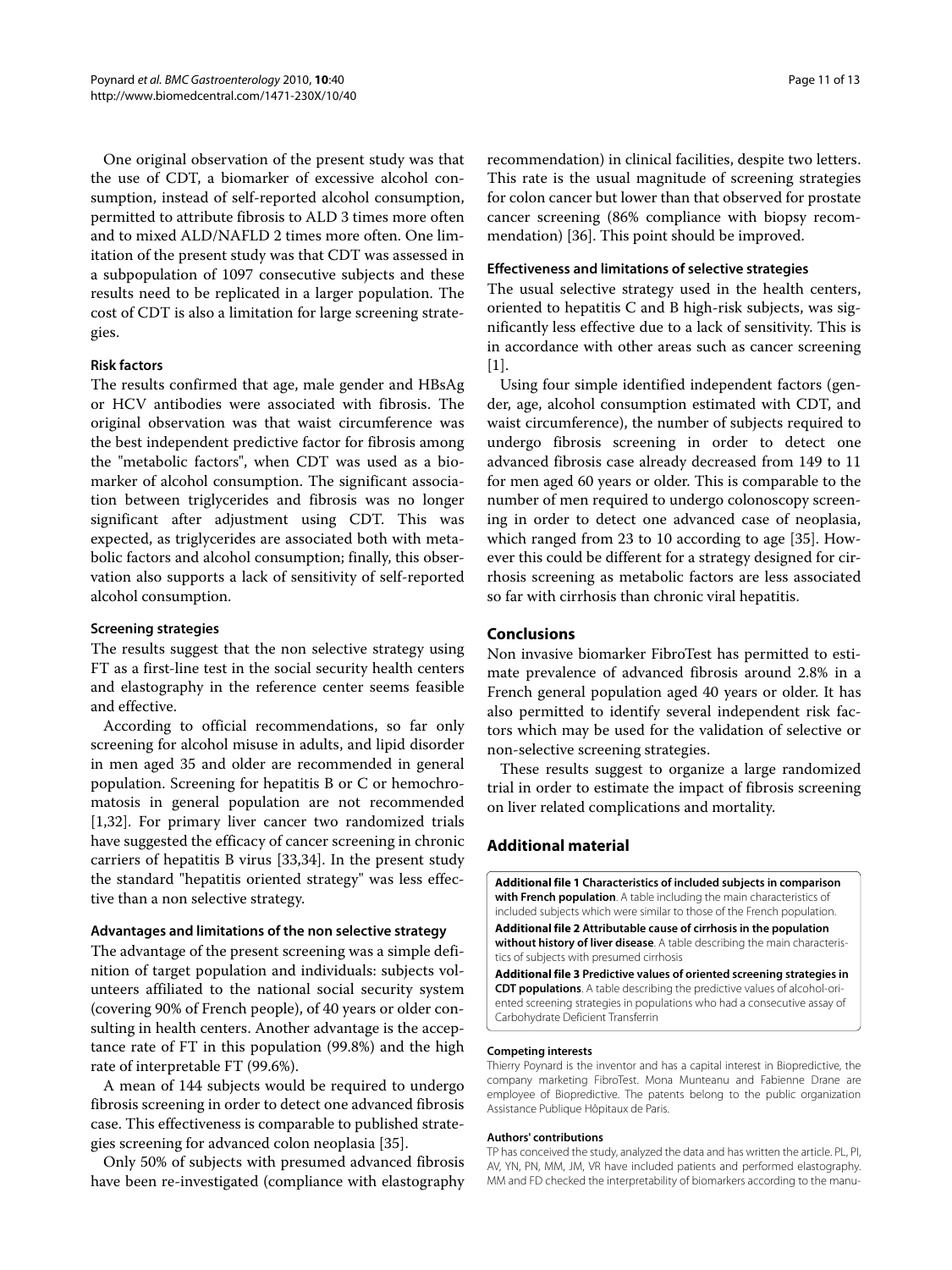facturer recommendations. DM, FIB, and JPC have organized and performed biomarkers analyses. BV and JPG organized the screening in the Social Security health examination centers. All authors read and approved the final manuscript.

#### **Acknowledgements**

This study was supported by a grant of "Association pour la Recherche sur les Maladies Virales et Hépatiques" (ARMHV), association without any role on in the study design in the collection, analysis, and interpretation of data.

#### **Author Details**

1APHP-UPMC-Liver Center, Assistance Publique Hôpitaux de Paris, Université Pierre et Marie Curie, Paris, France, 2Caisse Primaire Assurance Maladie, Paris, France, 3Biopredictive, Paris, France and 4Biochemistry Unit, Assistance Publique Hôpitaux de Paris, Université Pierre et Marie Curie, Paris, France

#### Received: 8 December 2009 Accepted: 22 April 2010 Published: 22 April 2010

#### **References**

- <span id="page-11-0"></span>1. Hakama M, Coleman MP, Alexe DM, Auvinen A: Cancer screening: evidence and practice in Europe 2008**.** Eur J Cancer 2008, 44:1404-13.
- <span id="page-11-1"></span>2. World Health Organization: Revised global burden of disease 2002 estimates**.** [\[http://www.who.int/healthinfo/global\\_burden\\_disease/en/](http://www.who.int/healthinfo/global_burden_disease/en/index.html) [index.html\]](http://www.who.int/healthinfo/global_burden_disease/en/index.html). Accessed October 27th 2008
- <span id="page-11-2"></span>3. Poynard T, Mathurin P, Lai CL, Guyader D, Poupon R, Tainturier MH, Myers RP, Muntenau M, Ratziu V, Manns M, Vogel A, Capron F, Chedid A, Bedossa P: A comparison of fibrosis progression in chronic liver diseases**.** J Hepatol 2003, 38:257-65.
- <span id="page-11-3"></span>4. Manning DS, Afdhal NH: Diagnosis and quantitation of fibrosis**.** Gastroenterology 2008, 134:1670-81.
- <span id="page-11-11"></span>5. Poynard T, Muntenau M, Morra R, Ngo Y, Imbert-Bismut F, Thabut D, Messous D, Massard J, Lebray P, Moussalli J, Benhamou Y, Ratziu V: Methodological aspects for the interpretation of liver fibrosis noninvasive biomarkers: a 2008 update**[.](http://www.ncbi.nlm.nih.gov/entrez/query.fcgi?cmd=Retrieve&db=PubMed&dopt=Abstract&list_uids=18973843)** Gastroenterol Clin Biol 2008, 32:8-21.
- <span id="page-11-4"></span>6. Halfon P, Munteanu M, Poynard T: FibroTest-ActiTest as a non-invasive marker of liver ?brosis**.** Gastroenterol Clin Biol 2008, 32:22-38.
- 7. Ngo Y, Benhamou Y, Thibault V, Ingiliz P, Munteanu M, Lebray P, Thabut D, Morra R, Messous D, Charlotte F, Imbert-Bismut F, Bonnefont-Rousselot D, Moussalli J, Ratziu V, Poynard T: An accurate definition of the status of inactive hepatitis B virus carrier by a combination of biomarkers (Fibrotest-Actitest) and viral load**.** PlosOne 2008, 3:e2573.
- <span id="page-11-22"></span>8. Naveau S, Gaudé G, Asnacios A, Agostini H, Abella A, Barri-Ova N, Dauvois B, Prévot S, Ngo Y, Munteanu M, Balian A, Njiké-Nakseu M, Perlemuter G, Poynard T: Diagnostic and prognostic values of non-invasive biomarkers of fibrosis in patients with alcoholic liver disease**.** Hepatology 2009, 49:97-105.
- <span id="page-11-5"></span>9. Friedrich-Rust M, Ong MF, Martens S, Sarrazin C, Bojunga J, Zeuzem S, Herrmann E: Performance of transient elastography for the staging of liver fibrosis: a meta-analysis**.** Gastroenterology 2008, 134:960-74.
- <span id="page-11-6"></span>10. Poynard T, Ingiliz P, Elkrief L, Munteanu M, Lebray P, Morra R, Messous D, Bismut FI, Roulot D, Benhamou Y, Thabut D, Ratziu V: Concordance in a world without a gold standard: A new non-invasive methodology for improving accuracy of fibrosis markers**.** PlosOne 2008, 3:e3857.
- <span id="page-11-7"></span>11. Ratziu V, Giral P, Munteanu M, Messous D, Mercadier A, Bernard M, Morra R, Imbert-Bismut F, Bruckert E, Poynard T: Screening for liver disease using non-invasive biomarkers (FibroTest-SteatoTest-NashTest-FibroSURE) in patients with hyperlipidaemia**[.](http://www.ncbi.nlm.nih.gov/entrez/query.fcgi?cmd=Retrieve&db=PubMed&dopt=Abstract&list_uids=17229244)** Aliment Pharmacol Ther 2007, 25:207-18.
- <span id="page-11-8"></span>12. Jacqueminet S, Lebray P, Morra R, Munteanu M, Devers L, Messous D, Bernard M, Hartemann-Heurtier A, Imbert-Bismut F, Ratziu V, Grimaldi A, Poynard T: Screening for liver fibrosis by using a noninvasive biomarker in patients with diabetes[.](http://www.ncbi.nlm.nih.gov/entrez/query.fcgi?cmd=Retrieve&db=PubMed&dopt=Abstract&list_uids=18524692) Clin Gastroenterol Hepatol 2008, 6:828-31.
- <span id="page-11-9"></span>13. Friedman SL, Bansal MB: Reversal of hepatic fibrosis -- fact or fantasy? Hepatology 2006, 43(2 Suppl 1):S82-8.
- <span id="page-11-10"></span>14. Poynard T, Calès P, Pasta L, Ideo G, Pascal JP, Pagliaro L, Lebrec D: Betaadrenergic-antagonist drugs in the prevention of gastrointestinal bleeding in patients with cirrhosis and esophageal varices**.** N Engl J Med 1991, 30(324):1532-8.
- <span id="page-11-12"></span>15. Imbert-Bismut F, Naveau S, Morra R, Munteanu M, Ratziu V, Abella A, Messous D, Thabut D, Benhamou Y, Poynard T: The diagnostic value of

combining carbohydrate deficient transferin, fibrosis and steatosis biomarkers for the prediction of excessive alcohol consumption**[.](http://www.ncbi.nlm.nih.gov/entrez/query.fcgi?cmd=Retrieve&db=PubMed&dopt=Abstract&list_uids=19011575)** Eur J Gastroenterol Hepatol 2009, 21:18-27.

- <span id="page-11-13"></span>16. Becker U, Deis A, Sørensen TI, Grønbaek M, Borch-Johnsen K, Müller CF, Schnohr P, Jensen G: Prediction of risk of liver disease by alcohol intake, sex, and age: a prospective population study**[.](http://www.ncbi.nlm.nih.gov/entrez/query.fcgi?cmd=Retrieve&db=PubMed&dopt=Abstract&list_uids=8621128)** Hepatology 1996, 23:1025-9.
- <span id="page-11-14"></span>17. Castéra L, Vergniol J, Foucher J, Le Bail B, Chanteloup E, Haaser M, Darriet M, Couzigou P, De Lédinghen V: Prospective comparison of transient elastography, Fibrotest, APRI and liver biopsy for the assessment of fibrosis in chronic hepatitis C**.** Gastroenterology 2005, 128:343-50.
- <span id="page-11-15"></span>18. Castéra L, Foucher J, Bernard PH, Carvalho F, Allaix D, Merrouche W, Couzigou P, de Lédinghen V: Pitfalls of liver stiffness measurement: A 5 year prospective study of 13,369 examinations**.** Hepatology 2010, 51:828-35.
- <span id="page-11-16"></span>19. Roulot D, Czernichow S, Le Clésiau H, Costes JL, Vergnaud AC, Beaugrand M: Liver stiffness values in apparently healthy subjects: Influence of gender and metabolic syndrome**.** J Hepatol 2008, 48:606-613.
- <span id="page-11-17"></span>20. Institut de Veille Sanitaire: Prevalence of hepatitis B and hepatitis C in France. [\[http://www.invs.sante.fr/publications/2006/prevalence\\_b\\_c/](http://www.invs.sante.fr/publications/2006/prevalence_b_c/index.html) [index.html\]](http://www.invs.sante.fr/publications/2006/prevalence_b_c/index.html). Accessed November 16th 2008
- <span id="page-11-18"></span>21. French national survey on nutrition and health, ENNS [[http://](http://www.invs.sante.fr/publications/2007/nutrition_enns/index.html) [www.invs.sante.fr/publications/2007/nutrition\\_enns/index.html\]](http://www.invs.sante.fr/publications/2007/nutrition_enns/index.html). Accessed November 16th 2008
- <span id="page-11-19"></span>22. Hintze JL: NCSS 2007 User Guide**.** Number Cruncher Statistical Systems software NCSS, Kaysville, Utah 2007.
- <span id="page-11-20"></span>23. Bedogni G, Miglioli L, Masutti F, Tiribelli C, Marchesini G, Bellentani S: Prevalence of and risk factors for nonalcoholic fatty liver disease: the Dionysos nutrition and liver study**.** Hepatology 2005, 42:44-52.
- 24. Clark JM, Brancati FL, Diehl AM: The prevalence and etiology of elevated aminotransferase levels in the United States**.** Am J Gastroenterol 2003, 98:960-7.
- 25. Chen CH, Huang MH, Yang JC, Nien CK, Yang CC, Yeh YH, Yueh SK: Prevalence and etiology of elevated serum alanine aminotransferase level in an adult population in Taiwan**.** J Gastroenterol Hepatol 2007, 22:1482-9.
- <span id="page-11-21"></span>26. Pendino GM, Mariano A, Surace P, Caserta CA, Fiorillo MT, Amante A, Bruno S, Mangano C, Polito I, Amato F, Cotichini R, Stroffolini T, Mele A, ACE Collaborating Group: Prevalence and etiology of altered liver tests: a population-based survey in a Mediterranean town**.** Hepatology 2005, 41:1151-9.
- <span id="page-11-23"></span>27. Poynard T, Benhamou Y, Thabut D, Ratziu V: Liver Biopsy: the best standard... when everything else fails**[.](http://www.ncbi.nlm.nih.gov/entrez/query.fcgi?cmd=Retrieve&db=PubMed&dopt=Abstract&list_uids=19329214)** J Hepatol 2009, 50:850-8.
- <span id="page-11-24"></span>28. Bedossa P, Dargère D, Paradis V: Sampling variability of liver fibrosis in chronic hepatitis C**.** Hepatology 2003, 38:1449-1457.
- <span id="page-11-25"></span>29. Ratziu V, Charlotte F, Heurtier A, Gombert S, Giral P, Bruckert E, Grimaldi A, Capron F, Poynard T, LIDO Study Group: Sampling variability of liver biopsy in nonalcoholic fatty liver disease**[.](http://www.ncbi.nlm.nih.gov/entrez/query.fcgi?cmd=Retrieve&db=PubMed&dopt=Abstract&list_uids=15940625)** Gastroenterology 2005, 128:1898-1906.
- <span id="page-11-26"></span>30. Yoneda M, Yoneda M, Mawatari H, Fujita K, Endo H, Iida H, Nozaki Y, Yonemitsu K, Higurashi T, Takahashi H, Kobayashi N, Kirikoshi H, Abe Y, Inamori M, Kubota K, Saito S, Tamano M, Hiraishi H, Maeyama S, Yamaguchi N, Togo S, Nakajima A: Noninvasive assessment of liver fibrosis by measurement of stiffness in patients with nonalcoholic fatty liver disease (NAFLD)**.** Dig Liver Dis 2008, 40:371-8.
- <span id="page-11-27"></span>31. Bell BP, Manos MM, Zaman A, Terrault N, Thomas A, Navarro VJ, Dhotre KB, Murphy RC, Van Ness GR, Stabach N, Robert ME, Bower WA, Bialek SR, Sofair AN: The epidemiology of newly diagnosed chronic liver disease in Gastroenterology. Practices in the united states: results from population-based surveillance**.** Am J Gastroenterol 2008, 103:2727-36.
- <span id="page-11-28"></span>32. U.S. Preventive Services Task Force: Guide to clinical preventive services**.** [<http://www.ahrq.gov/clinic/uspstf/uspstopics.htm>]. Accessed April 2010
- <span id="page-11-29"></span>33. Chen JG Parkin DM, Chen OG, et al.: Screening for liver cancer: results of a randomised, controlled trial in Qidong, China**.** J Med Screen 2003,  $10:204-9$
- <span id="page-11-30"></span>34. Chen JG, Parkin DM, Chen QG, Lu JH, Shen QJ, Zhang BC, Zhu YR: Randomized controlled trial of screening for hepatocellular carcinoma**.** J Cancer Res Clin Oncol 2004, 131:417-22.
- <span id="page-11-31"></span>35. Regula J, Rupinski M, Kraszewska E, Polkowski M, Pachlewski J, Orlowska J, Nowacki MP, Butruk E: Colonoscopy in colorectal-cancer screening for detection of advanced neoplasia**[.](http://www.ncbi.nlm.nih.gov/entrez/query.fcgi?cmd=Retrieve&db=PubMed&dopt=Abstract&list_uids=17079760)** N Engl J Med 2006, 355:1863-72.